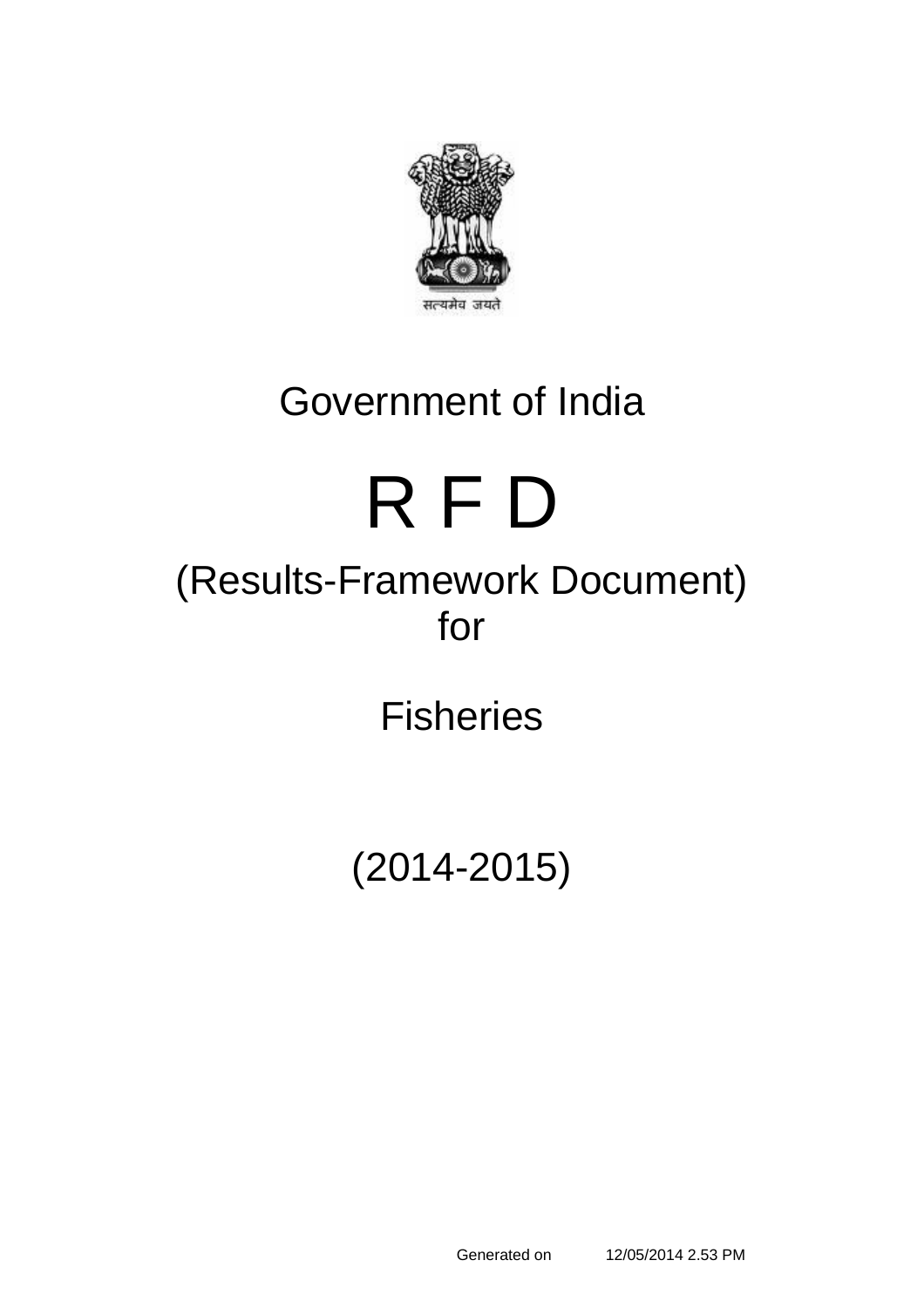#### Section 1: Vision, Mission, Objectives and Functions

Vision

'Fish for All'

#### Mission

To provide technological inputs for sustainable growth of Indian fisheries and aquaculture by interfacing research, education and extension initiatives through institutional and policy support and play an important role in providing the much required food, nutritional, socio-economic and livelihood security.

#### **Objectives**

- 1 Assessment and monitoring of the fishery resources and the aquatic eco-systems to optimize fish production on a sustainable basis to provide food, nutritional, socio-economic and livelihood security.
- 2 Development of eco-friendly and techno-economically viable aquaculture technologies and post-harvest technologies for production and productivity enhancement.
- 3 Transfer of Technology, HRD and Training.

#### **Functions**

To plan, coordinate, implement and monitor R & D programmes for increasing production and productivity from fishery and aquaculture sector on a sustainable basis and formulate guidelines and strategies for management and conservation of resource and play an advisory role for all the stakeholders. 1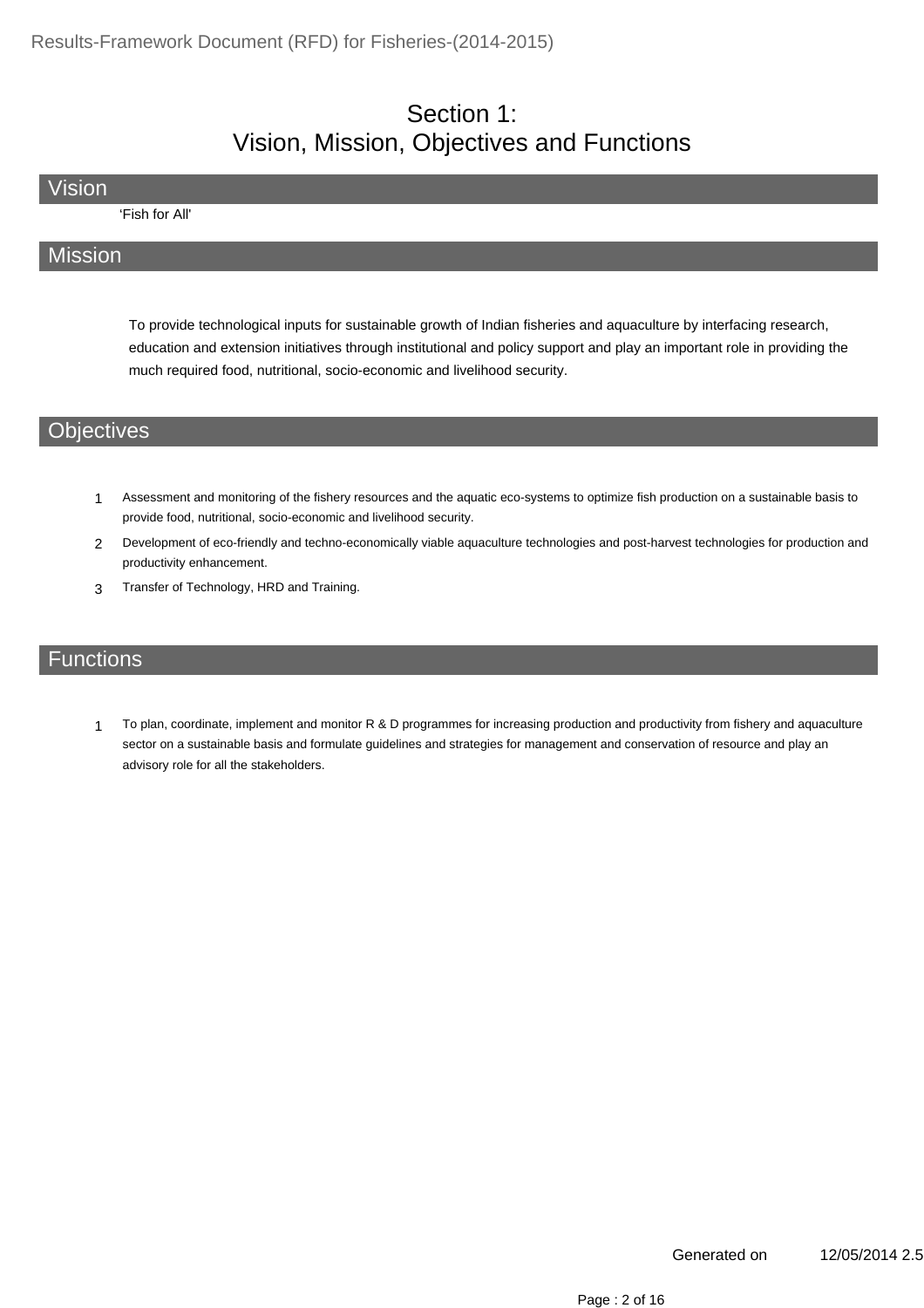#### Section 2: Inter se Priorities among Key Objectives, Success indicators and Targets

|                                                                                                                                                                                                                          |        |                                                                                                             |         |                                                                                                                                     |                                |        |                |                | Target / Criteria Value |                 |          |
|--------------------------------------------------------------------------------------------------------------------------------------------------------------------------------------------------------------------------|--------|-------------------------------------------------------------------------------------------------------------|---------|-------------------------------------------------------------------------------------------------------------------------------------|--------------------------------|--------|----------------|----------------|-------------------------|-----------------|----------|
| Objective                                                                                                                                                                                                                | Weight | Action                                                                                                      |         | Success<br>Indicator                                                                                                                | Unit                           | Weight | Excellent      | Very Good      | Good                    | Fair            | Poor     |
|                                                                                                                                                                                                                          |        |                                                                                                             |         |                                                                                                                                     |                                |        | 100%           | 90%            | 80%                     | 70%             | 60%      |
| [1] Assessment and monitoring of the fishery<br>resources and the aquatic eco-systems to<br>optimize fish production on a sustainable<br>basis to provide food, nutritional, socio-<br>economic and livelihood security. | 35.00  | [1.1]<br><b>Resources Assessment</b><br>and eco-system monitoring                                           | [1.1.1] | Explorations/<br>surveys carried out                                                                                                | <b>Number</b>                  | 8.00   | 130            | 125            | 120                     | 115             | 110      |
|                                                                                                                                                                                                                          |        | Culture based fisheries in<br>[1.2]<br>reservoirs and wetlands                                              |         | [1.2.1] Improved production<br>from reservoirs                                                                                      | kg/ha/yr                       | 5.00   | 130            | 120            | 110                     | 100             | 90       |
|                                                                                                                                                                                                                          |        |                                                                                                             |         | [1.2.2] Improved production<br>from wetlands                                                                                        | kg/ha/yr                       | 5.00   | 1000           | 900            | 800                     | 700             | 600      |
|                                                                                                                                                                                                                          |        | Mariculture and open sea<br>[1.3]<br>cage farming                                                           |         | [1.3.1] Mariculture<br>technologies of<br>commercially<br>important cultivable<br>marine finfish/<br>shellfish species<br>developed | Number<br><b>of</b><br>species | 6.00   | $\overline{2}$ | $\overline{1}$ | 0.75                    | 0.50            | $\circ$  |
|                                                                                                                                                                                                                          |        | Cataloguing and<br>$[1.4]$<br>classification of fish<br>biodiversity using classical<br>and molecular tools |         | [1.4.1] Fish biodiversity<br>database updated,<br>species added                                                                     | Number                         | 6.00   | 60             | 50             | 40                      | 30 <sup>1</sup> | 20       |
|                                                                                                                                                                                                                          |        |                                                                                                             |         | [1.4.2] Molecular DNA<br>markers for species<br>identification<br>developed                                                         | Number                         | 5.00   | 40             | 30             | 20                      | 10 <sup>1</sup> | $\Omega$ |
| [2] Development of eco-friendly and techno-<br>economically viable aquaculture<br>technologies and post-harvest technologies<br>for production and productivity                                                          | 28.00  | [2.1] Species diversification                                                                               | [2.1.1] | Broodstock and<br>seed production<br>technologies for<br>finfish/shellfish<br>species                                               | Number                         | 12.00  | $\overline{2}$ | $\overline{1}$ | 0.75                    | 0.50            | $\Omega$ |

Generated on 12/05/2014 2.53 PM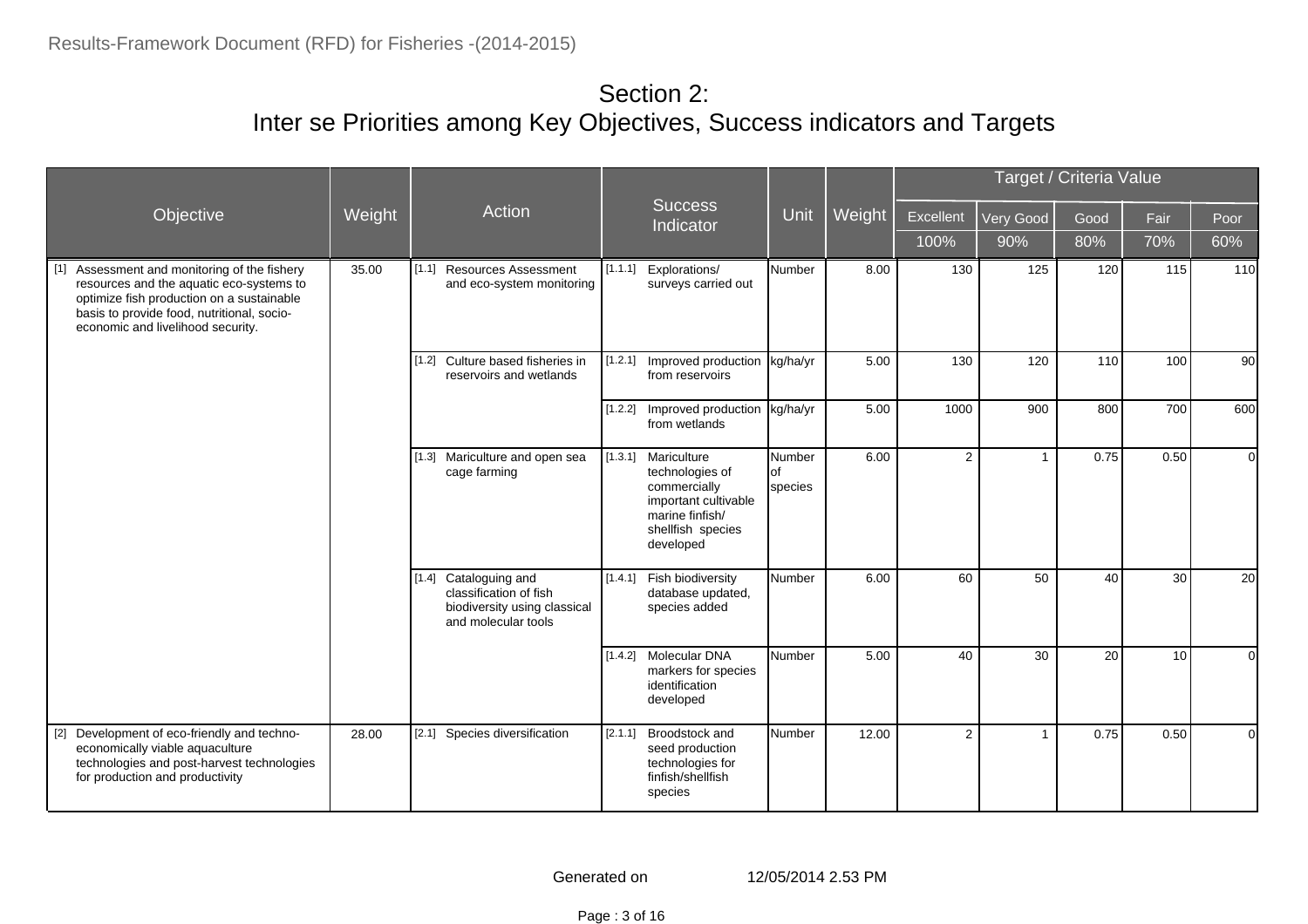#### Section 2: Inter se Priorities among Key Objectives, Success indicators and Targets

|                                               |        |                                                                                                       |                                                                                                                  |                                  |        |                |                | Target / Criteria Value |                                  |                |
|-----------------------------------------------|--------|-------------------------------------------------------------------------------------------------------|------------------------------------------------------------------------------------------------------------------|----------------------------------|--------|----------------|----------------|-------------------------|----------------------------------|----------------|
| Objective                                     | Weight | Action                                                                                                | <b>Success</b><br>Indicator                                                                                      | Unit                             | Weight | Excellent      | Very Good      | Good                    | Fair                             | Poor           |
|                                               |        |                                                                                                       |                                                                                                                  |                                  |        | 100%           | 90%            | 80%                     | 70%                              | 60%            |
| enhancement.                                  |        |                                                                                                       | developed                                                                                                        |                                  |        |                |                |                         |                                  |                |
|                                               |        | Research support for feed<br>$[2.2]$<br>formulation for finfish and<br>shellfish species              | [2.2.1] Efficient and cost-<br>effective feed for<br>different life stages<br>of finfish/shellfish<br>formulated | Number                           | 8.00   | $\overline{2}$ | $\overline{1}$ | 0.75                    | 0.50                             | $\overline{0}$ |
|                                               |        | [2.3] Value addition                                                                                  | [2.3.1] Value added and<br>ready to eat<br>products developed                                                    | Number                           | 8.00   | 5              | 3              |                         | 0.50                             | $\overline{0}$ |
| [3] Transfer of Technology, HRD and Training. | 24.00  | Commercialization of<br>[3.1]<br>process & products                                                   | [3.1.1] Process and<br>products<br>commercialized                                                                | Number                           | 3.00   | $\overline{2}$ | $\overline{1}$ | 0.75                    | 0.50                             | $\overline{0}$ |
|                                               |        | [3.2]<br>Education and training in<br>different aspects of fishing<br>& fish processing<br>technology | [3.2.1] PG/Doctoral<br>programmes<br>conducted                                                                   | number<br>lof<br><b>Students</b> | 7.00   | 80             | 70             | 60                      | 50                               | 40             |
|                                               |        |                                                                                                       | [3.2.2] Training and skill<br>upgradation<br>programmes<br>conducted                                             | <b>Number</b><br>lof<br>Trainees | 10.00  | 2500           | 2000           | 1500                    | 1000                             | 500            |
|                                               |        | [3.3] Consultancy services                                                                            | [3.3.1] Consultancy<br>services undertaken                                                                       | number                           | 4.00   | 10             | 8              | 6                       | 4                                | $\overline{2}$ |
| Efficient Functioning of the RFD System       | 3.00   | Timely submission of Draft RFD<br>for 2014-2015 for Approval                                          | On-time submission                                                                                               | Date                             | 2.0    | 15/05/2014     | 16/05/2014     |                         | 19/05/2014 20/05/2014 21/05/2014 |                |
|                                               |        | Timely submission of Results for<br>2013-2014                                                         | On-time submission                                                                                               | Date                             | 1.0    | 01/05/2014     | 02/05/2014     |                         | 05/05/2014 06/05/2014 07/05/2014 |                |

\* Mandatory Objective(s)

Generated on 12/05/2014 2.53 PM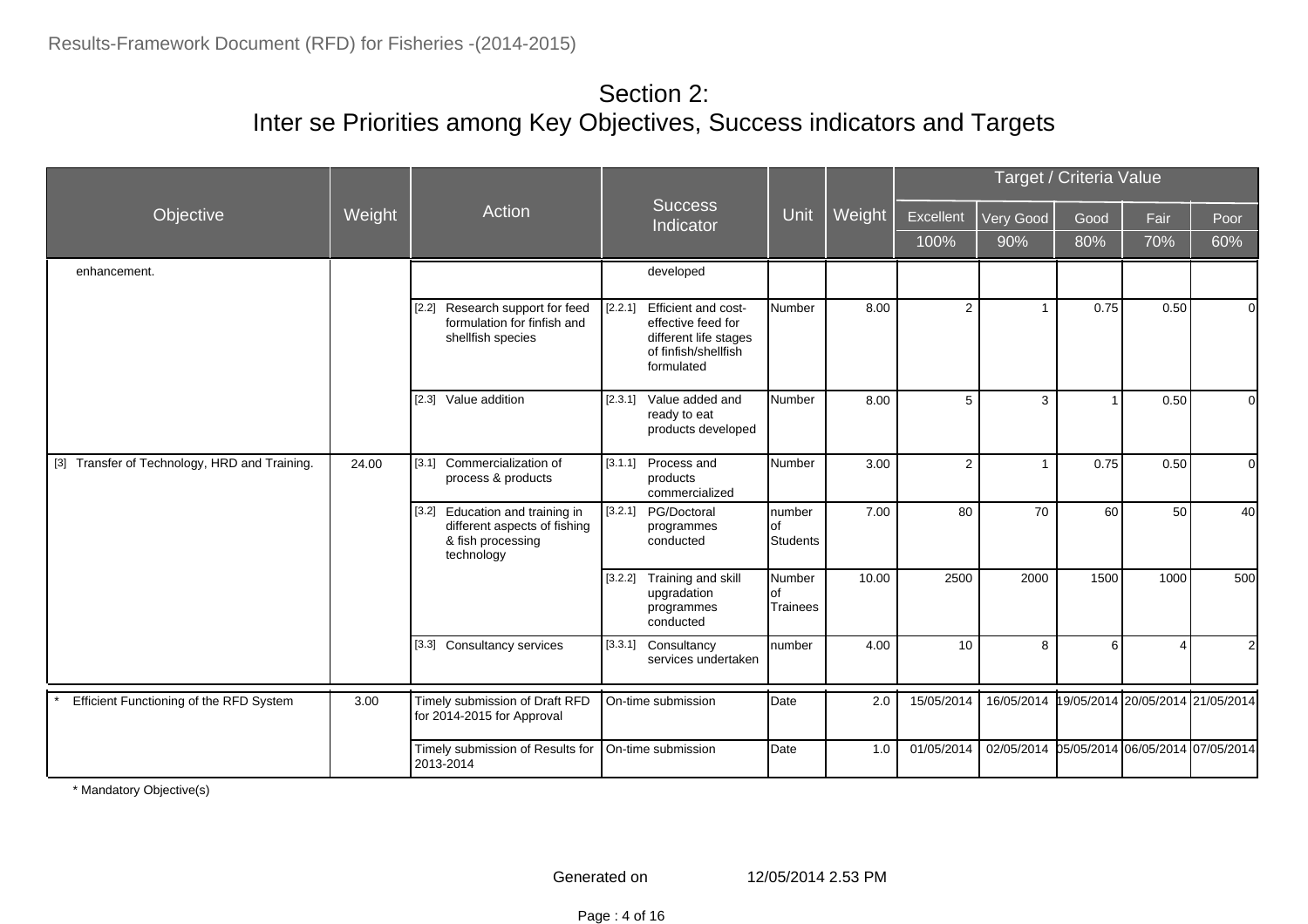#### Section 2: Inter se Priorities among Key Objectives, Success indicators and Targets

|                                                                             |        |                                                                                                                                        |                                                      |               |        | Target / Criteria Value |            |                 |                                  |      |  |
|-----------------------------------------------------------------------------|--------|----------------------------------------------------------------------------------------------------------------------------------------|------------------------------------------------------|---------------|--------|-------------------------|------------|-----------------|----------------------------------|------|--|
| Objective                                                                   | Weight | Action                                                                                                                                 | Success<br>Indicator                                 | Unit          | Weight | <b>Excellent</b>        | Very Good  | Good            | Fair                             | Poor |  |
|                                                                             |        |                                                                                                                                        |                                                      |               |        | 100%                    | 90%        | 80%             | 70%                              | 60%  |  |
| Enhanced Transparency / Improved Service<br>delivery of Ministry/Department | 3.00   | Rating from Independent Audit of<br>implementation of Citizens'<br>Clients' Charter (CCC)                                              | Degree of implementation of  %<br>commitments in CCC |               | 2.0    | 100                     | 95         | 90 <sub>1</sub> | 85                               | 80   |  |
|                                                                             |        | Independent Audit of<br>implementation of Grievance<br>Redress Management (GRM)<br>system                                              | Degree of success in<br>implementing GRM             | $\frac{1}{6}$ | 1.0    | 100                     | 95         | 90              | 85                               | 80   |  |
| <b>Administrative Reforms</b>                                               | 7.00   | Update organizational strategy to Date<br>align with revised priorities                                                                |                                                      | Date          | 2.0    | 01/11/2014              | 02/11/2014 |                 | b3/11/2014 04/11/2014 05/11/2014 |      |  |
|                                                                             |        | Implementation of agreed<br>milestones of approved<br>Mitigating Strategies for<br>Reduction of potential risk of<br>corruption (MSC). | % of Implementation                                  | $\%$          | 1.0    | 100                     | 90         | 80              | 70                               | 60   |  |
|                                                                             |        | Implementation of agreed<br>milestones for ISO 9001                                                                                    | % of implementation                                  | l%            | 2.0    | 100                     | 95         | 90              | 85                               | 80   |  |
|                                                                             |        | Implementation of milestones of<br>approved Innovation Action<br>Plans (IAPs).                                                         | % of implementation                                  | $\frac{1}{6}$ | 2.0    | 100                     | 90         | 80              | 70                               | 60   |  |

\* Mandatory Objective(s)

Page : 5 of 16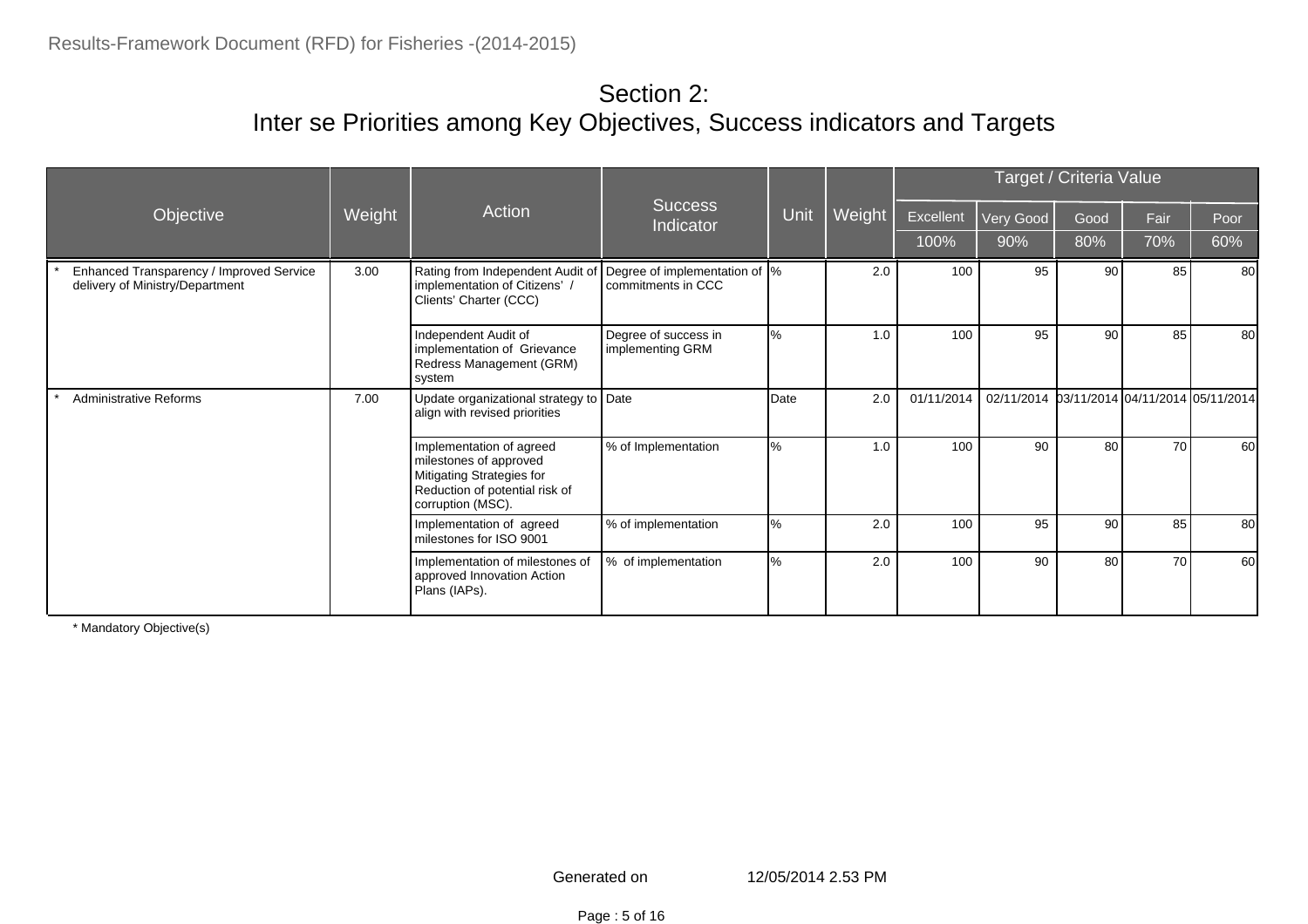#### Section 3: Trend Values of the Success Indicators

| Objective                                                                                                                                                                                                                        | Action                                                                                                    | <b>Success Indicator</b>                                                                                                        | <b>Unit</b>          | Actual Value<br>for<br>FY 12/13 | for<br>FY 13/14 | Actual Value Target Value<br>for<br>FY 14/15 | Projected<br>Value for<br>FY 15/16 | Projected<br>Value for<br>FY 16/17 |
|----------------------------------------------------------------------------------------------------------------------------------------------------------------------------------------------------------------------------------|-----------------------------------------------------------------------------------------------------------|---------------------------------------------------------------------------------------------------------------------------------|----------------------|---------------------------------|-----------------|----------------------------------------------|------------------------------------|------------------------------------|
| $[1]$<br>Assessment and monitoring of the<br>fishery resources and the aquatic<br>eco-systems to optimize fish<br>production on a sustainable basis to<br>provide food, nutritional, socio-<br>economic and livelihood security. | [1.1] Resources Assessment<br>and eco-system<br>monitoring                                                | [1.1.1]<br>Explorations/ surveys<br>carried out                                                                                 | Number               | 128                             | 116             | 125                                          | 130                                | 135                                |
|                                                                                                                                                                                                                                  | [1.2] Culture based fisheries in<br>reservoirs and wetlands                                               | [1.2.1] Improved production<br>from reservoirs                                                                                  | kg/ha/yr             | 132                             | 125             | 120                                          | 125                                | 130                                |
|                                                                                                                                                                                                                                  |                                                                                                           | [1.2.2] Improved production<br>from wetlands                                                                                    | kg/ha/yr             | 1078                            | 1223            | 900                                          | 1050                               | 1100                               |
|                                                                                                                                                                                                                                  | [1.3] Mariculture and open sea<br>cage farming                                                            | [1.3.1] Mariculture<br>technologies of<br>commercially important<br>cultivable marine<br>finfish/shellfish<br>species developed | Number of<br>species | $\overline{1}$                  | 3               | $\overline{1}$                               | $\overline{2}$                     | $\mathbf{3}$                       |
|                                                                                                                                                                                                                                  | [1.4] Cataloguing and<br>classification of fish<br>biodiversity using<br>classical and molecular<br>tools | [1.4.1] Fish biodiversity<br>database updated,<br>species added                                                                 | Number               | 71                              | 82              | 50                                           | 80                                 | 85                                 |
|                                                                                                                                                                                                                                  |                                                                                                           | [1.4.2] Molecular DNA<br>markers for species<br>identification<br>developed                                                     | Number               | 48                              | 69              | 30                                           | 45                                 | 50                                 |
| [2]<br>Development of eco-friendly and<br>techno-economically viable<br>aquaculture                                                                                                                                              | [2.1] Species diversification                                                                             | [2.1.1]<br>Broodstock and seed<br>production<br>technologies for                                                                | Number               | 5                               | 3               | $\overline{1}$                               | $\overline{2}$                     | $\overline{2}$                     |

Generated on 12/05/2014 2.54 PM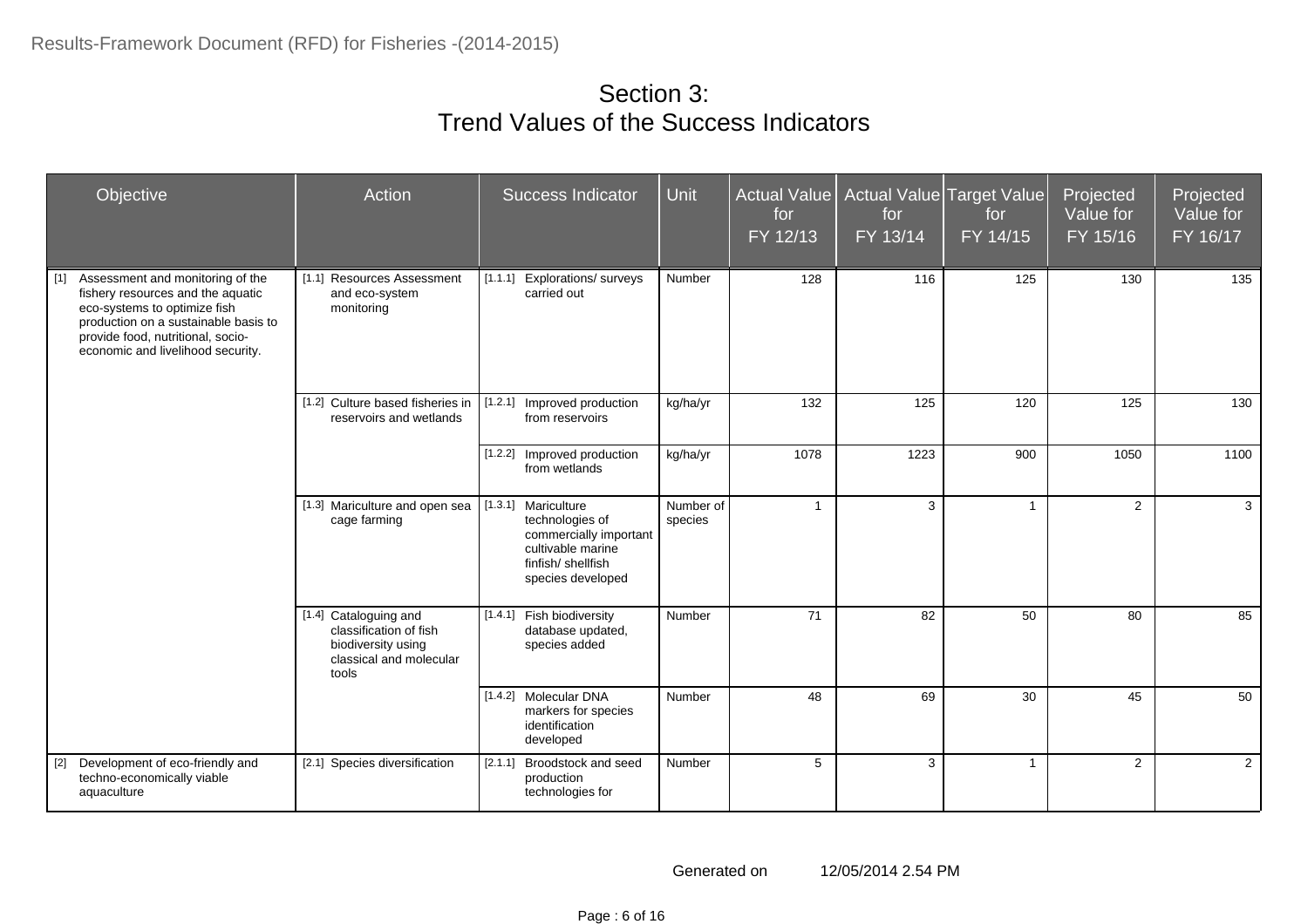#### Section 3: Trend Values of the Success Indicators

| Objective                                                                                     | Action                                                                                             | <b>Success Indicator</b>                                                                                         | <b>Unit</b>                  | <b>Actual Value</b><br>for<br>FY 12/13 | for<br>FY 13/14 | Actual Value Target Value<br>for<br>FY 14/15 | Projected<br>Value for<br>FY 15/16 | Projected<br>Value for<br>FY 16/17 |
|-----------------------------------------------------------------------------------------------|----------------------------------------------------------------------------------------------------|------------------------------------------------------------------------------------------------------------------|------------------------------|----------------------------------------|-----------------|----------------------------------------------|------------------------------------|------------------------------------|
| technologies and post-harvest<br>technologies for production and<br>productivity enhancement. |                                                                                                    | finfish/shellfish species<br>developed                                                                           |                              |                                        |                 |                                              |                                    |                                    |
|                                                                                               | [2.2] Research support for<br>feed formulation for<br>finfish and shellfish<br>species             | [2.2.1] Efficient and cost-<br>effective feed for<br>different life stages of<br>finfish/shellfish<br>formulated | Number                       | 6                                      |                 | $\overline{1}$                               | 2                                  | $\overline{2}$                     |
|                                                                                               | [2.3] Value addition                                                                               | [2.3.1]<br>Value added and ready<br>to eat products<br>developed                                                 | Number                       | 5                                      | 10              | 3                                            | $\overline{4}$                     | 5                                  |
| Transfer of Technology, HRD and<br>$[3]$<br>Training.                                         | [3.1] Commercialization of<br>process & products                                                   | [3.1.1]<br>Process and products<br>commercialized                                                                | Number                       | 2                                      | 5               | $\overline{1}$                               | 2                                  | 3                                  |
|                                                                                               | [3.2] Education and training in<br>different aspects of<br>fishing & fish processing<br>technology | [3.2.1] PG/Doctoral<br>programmes<br>conducted                                                                   | number of<br><b>Students</b> | 82                                     | 81              | 70                                           | 80                                 | 80                                 |
|                                                                                               |                                                                                                    | Training and skill<br>[3.2.2]<br>upgradation<br>programmes<br>conducted                                          | Number of<br><b>Trainees</b> | 2613                                   | 5825            | 2000                                         | 2500                               | 3000                               |
|                                                                                               | [3.3] Consultancy services                                                                         | [3.3.1]<br><b>Consultancy services</b><br>undertaken                                                             | number                       | 9                                      | 17              | 8                                            | 11                                 | 12                                 |
| Efficient Functioning of the RFD<br>System                                                    | Timely submission of Draft<br>RFD for 2014-2015 for<br>Approval                                    | On-time submission                                                                                               | Date                         | $\sim$                                 | $\sim$          | 16/05/2014                                   | $\overline{\phantom{a}}$           | $\sim$ $-$                         |
|                                                                                               | Timely submission of Results<br>for 2013-2014                                                      | On-time submission                                                                                               | Date                         | $\sim$                                 | $\sim$          | 02/05/2014                                   | $\sim$                             | $\sim$                             |

\* Mandatory Objective(s)

Generated on 12/05/2014 2.54 PM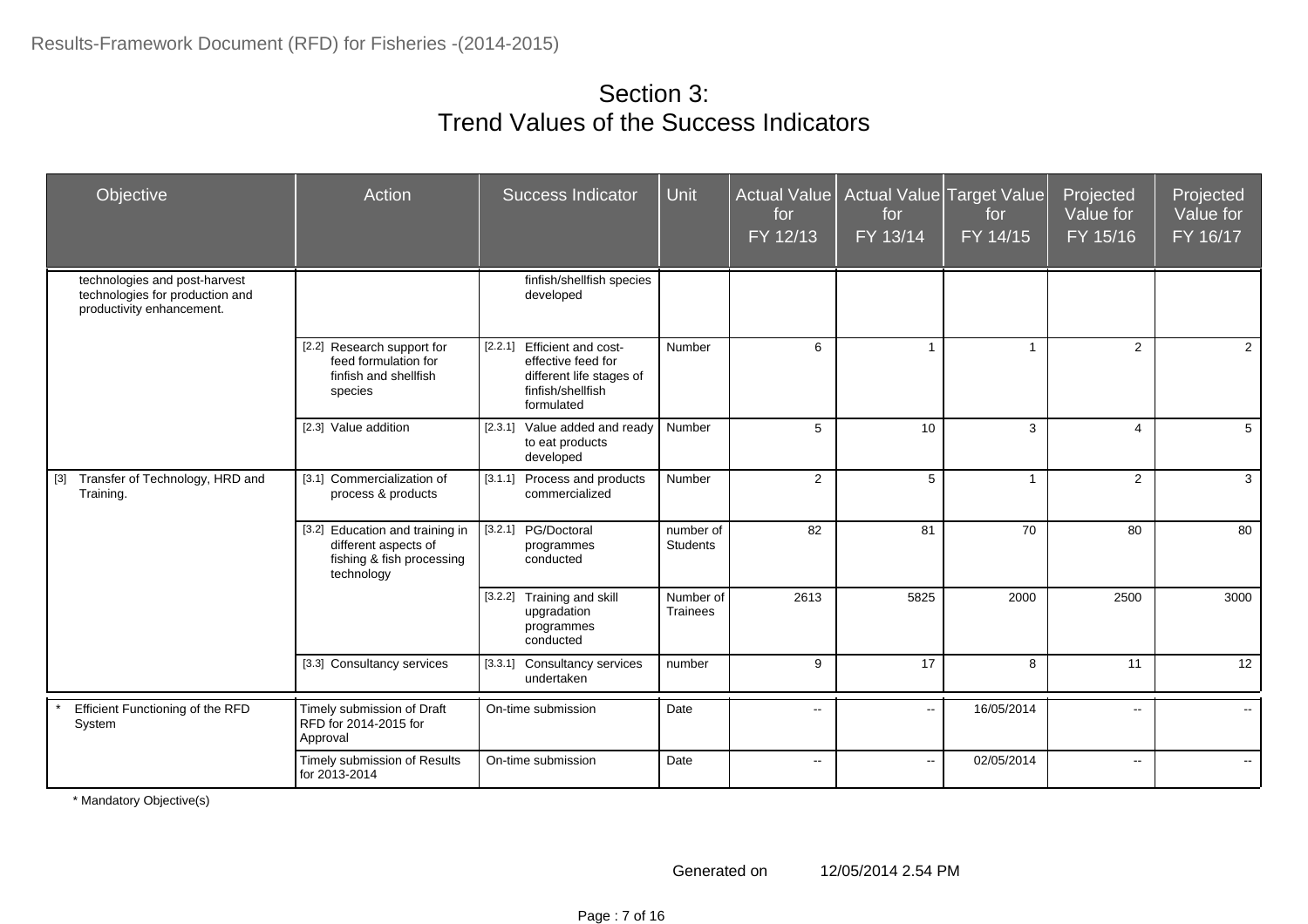#### Section 3: Trend Values of the Success Indicators

| Objective                                                                      | Action                                                                                                                                 | <b>Success Indicator</b>                          | Unit | <b>Actual Value</b><br>for<br>FY 12/13 | for<br>FY 13/14          | Actual Value Target Value<br>for<br>FY 14/15 | Projected<br>Value for<br>FY 15/16 | Projected<br>Value for<br>FY 16/17 |
|--------------------------------------------------------------------------------|----------------------------------------------------------------------------------------------------------------------------------------|---------------------------------------------------|------|----------------------------------------|--------------------------|----------------------------------------------|------------------------------------|------------------------------------|
| Enhanced Transparency / Improved<br>Service delivery of<br>Ministry/Department | Rating from Independent Audit<br>of implementation of Citizens'<br>/ Clients' Charter (CCC)                                            | Degree of implementation of<br>commitments in CCC | %    | $\mathbf{u}$                           | $\mathbf{u}$             | 95                                           | $\overline{\phantom{a}}$           | $\mathbf{u}$                       |
|                                                                                | Independent Audit of<br>implementation of Grievance<br>Redress Management (GRM)<br>system                                              | Degree of success in<br>implementing GRM          | %    | $\overline{\phantom{a}}$               | $\sim$                   | 95                                           | $\mathbf{u}$                       | $\sim$ $\sim$                      |
| <b>Administrative Reforms</b>                                                  | Update organizational strategy<br>to align with revised priorities                                                                     | Date                                              | Date | $-$                                    | $\mathbf{u}$             | 02/11/2014                                   | $\overline{\phantom{a}}$           | $\overline{\phantom{a}}$           |
|                                                                                | Implementation of agreed<br>milestones of approved<br>Mitigating Strategies for<br>Reduction of potential risk of<br>corruption (MSC). | % of Implementation                               | $\%$ | $\mathbf{u}$                           | $\overline{\phantom{a}}$ | 90                                           | $\overline{\phantom{a}}$           | $\sim$                             |
|                                                                                | Implementation of agreed<br>milestones for ISO 9001                                                                                    | % of implementation                               | %    | $\overline{\phantom{a}}$               | $\overline{\phantom{a}}$ | 95                                           | $\overline{\phantom{a}}$           | $\overline{\phantom{a}}$           |
|                                                                                | Implementation of milestones<br>of approved Innovation Action<br>Plans (IAPs).                                                         | % of implementation                               | %    | $\overline{\phantom{a}}$               | $\overline{\phantom{a}}$ | 90                                           | -−                                 | $\sim$                             |

\* Mandatory Objective(s)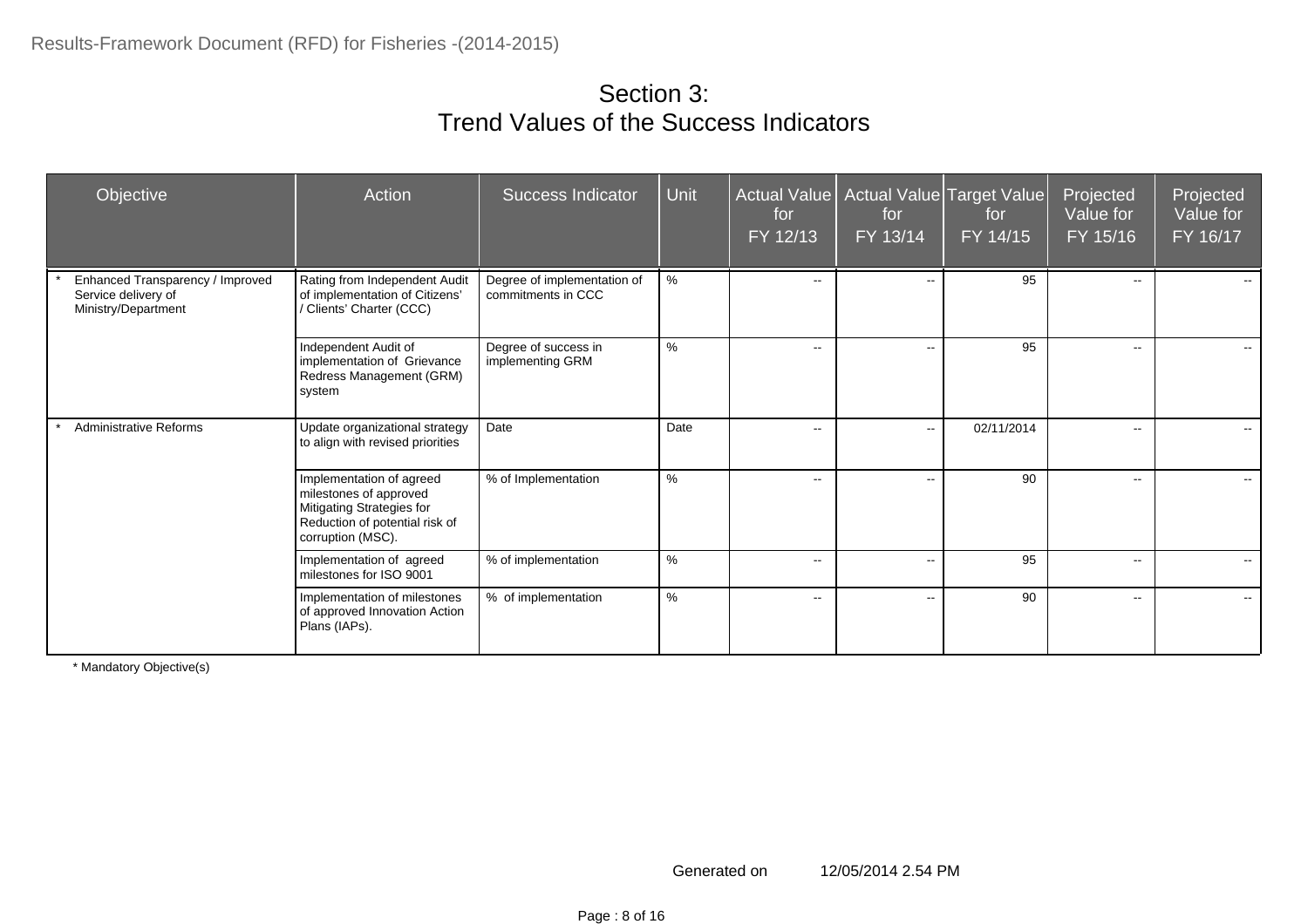## Section 4: Acronym

| SI.No          | Acronym    | Description                              |
|----------------|------------|------------------------------------------|
| $\mathbf{1}$   | $C$ IFE    | Central Institute of Fisheries Education |
| $\overline{2}$ | DNA        | Deoxyribonucleic acid                    |
| $\mathbf{3}$   | <b>HRD</b> | Human Resource Development               |
| 4              | ICAR       | Indian Council of Agricultural Research  |
| $\overline{5}$ | PG         | Post Graduate                            |
| $\,6\,$        | Ph.D.      | Doctor of Philosophy                     |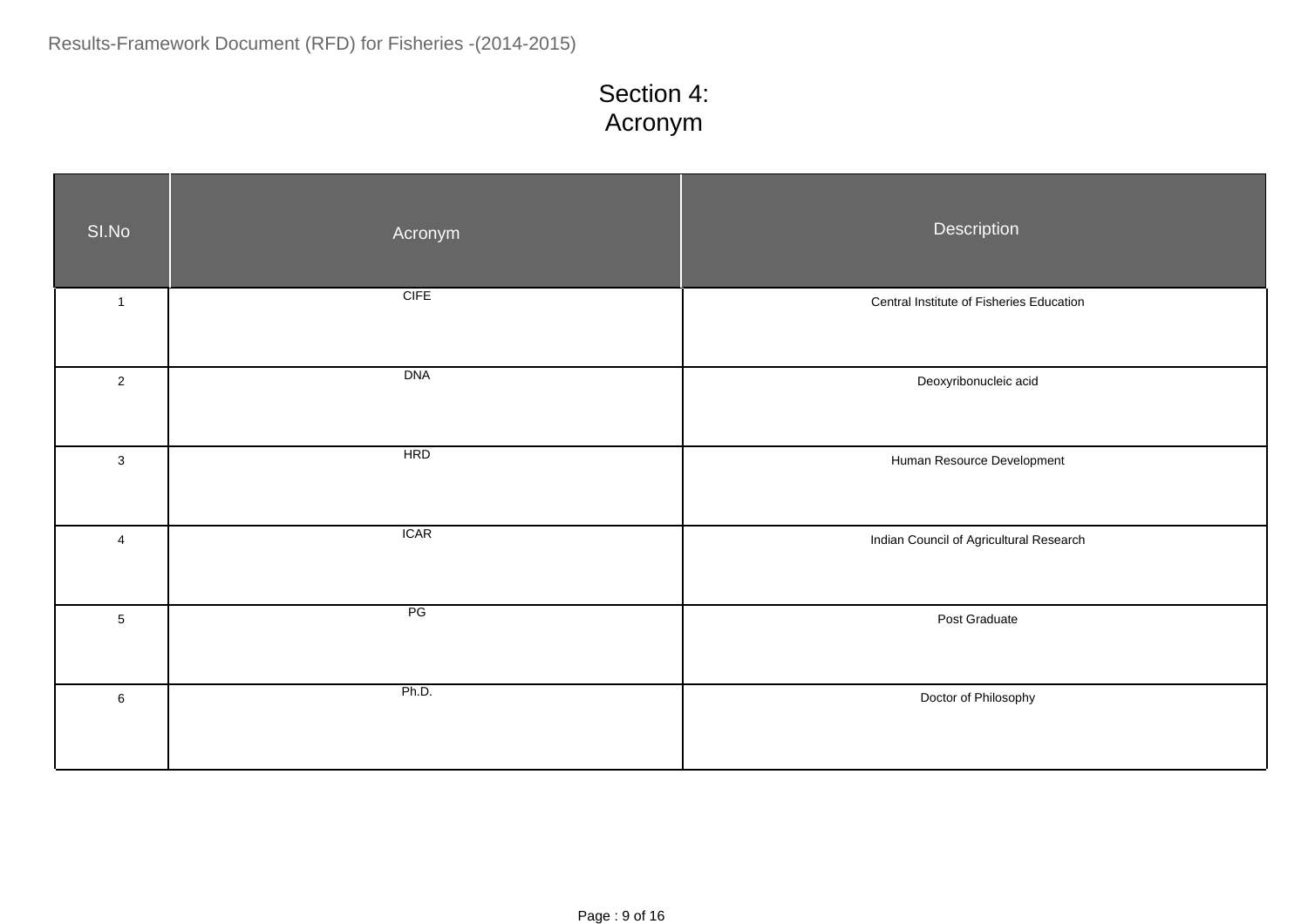## Section 4: Acronym

| SI.No | Acronym | Description              |
|-------|---------|--------------------------|
|       | R and D | Research and Development |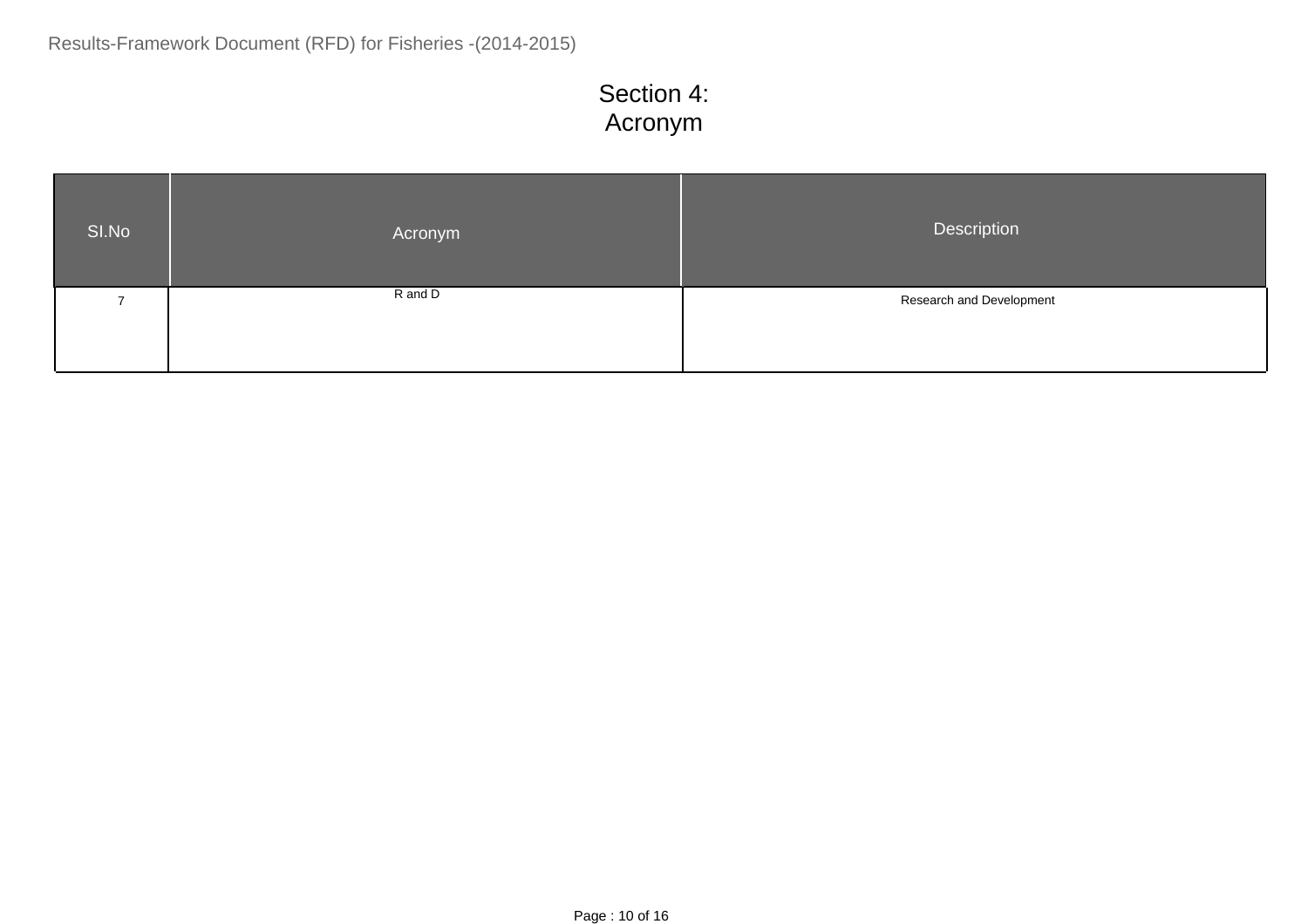| SI.No | Success indicator                                                                                                      | <b>Description</b>                                                                                                                      | <b>Definition</b>                                                                                                                                                                            | <b>Measurement</b> | <b>General Comments</b>                                                                        |
|-------|------------------------------------------------------------------------------------------------------------------------|-----------------------------------------------------------------------------------------------------------------------------------------|----------------------------------------------------------------------------------------------------------------------------------------------------------------------------------------------|--------------------|------------------------------------------------------------------------------------------------|
|       | [1.1.1] Explorations/ surveys carried out                                                                              | Explorations/surveys are important to<br>study aquatic & fishery resources                                                              | Exploration/surveys of fishery<br>resources are studies to<br>know the status of fish in<br>quantity and quality, and<br>availability of any new<br>species.                                 | Number             | This helps in fish biodiversity<br>assessment                                                  |
| 2     | 1.2.1] Improved production from reservoirs                                                                             | Improvement in fish production in<br>reservoirs                                                                                         | Fish production from<br>reservoirs is based mainly on<br>culture cum capture basis.<br>Fish are to be stocked to<br>improve the production from<br>the reservoirs.                           | kg/ha/yr.          | There is very good scope to<br>increase fish production in<br>reservoirs.                      |
| 3     | 1.2.2] Improved production from wetlands                                                                               | Improvement in fish production in<br>wetlands                                                                                           | Fish production from<br>wetlands which are mostly<br>seasonal, is based mainly on<br>culture cum capture basis.<br>Fish are to be stocked to<br>improve the production from<br>the wetlands. | kg/ha/yr.          | There is very good scope to<br>increase fish production in<br>wetlands.                        |
|       | 1.3.1] Mariculture technologies of commercially<br>important cultivable marine finfish/ shellfish<br>species developed | Mariculture is a process wherein<br>marine fish production can be<br>increased by developing or improving<br>the suitable technologies. | Mariculture technology is<br>used to rear a particular<br>marine aquatic organism in<br>confinement for large scale<br>production.                                                           | Number of species  | Mariculture is very useful to<br>produce marine fin fish and shell<br>fishes in large numbers. |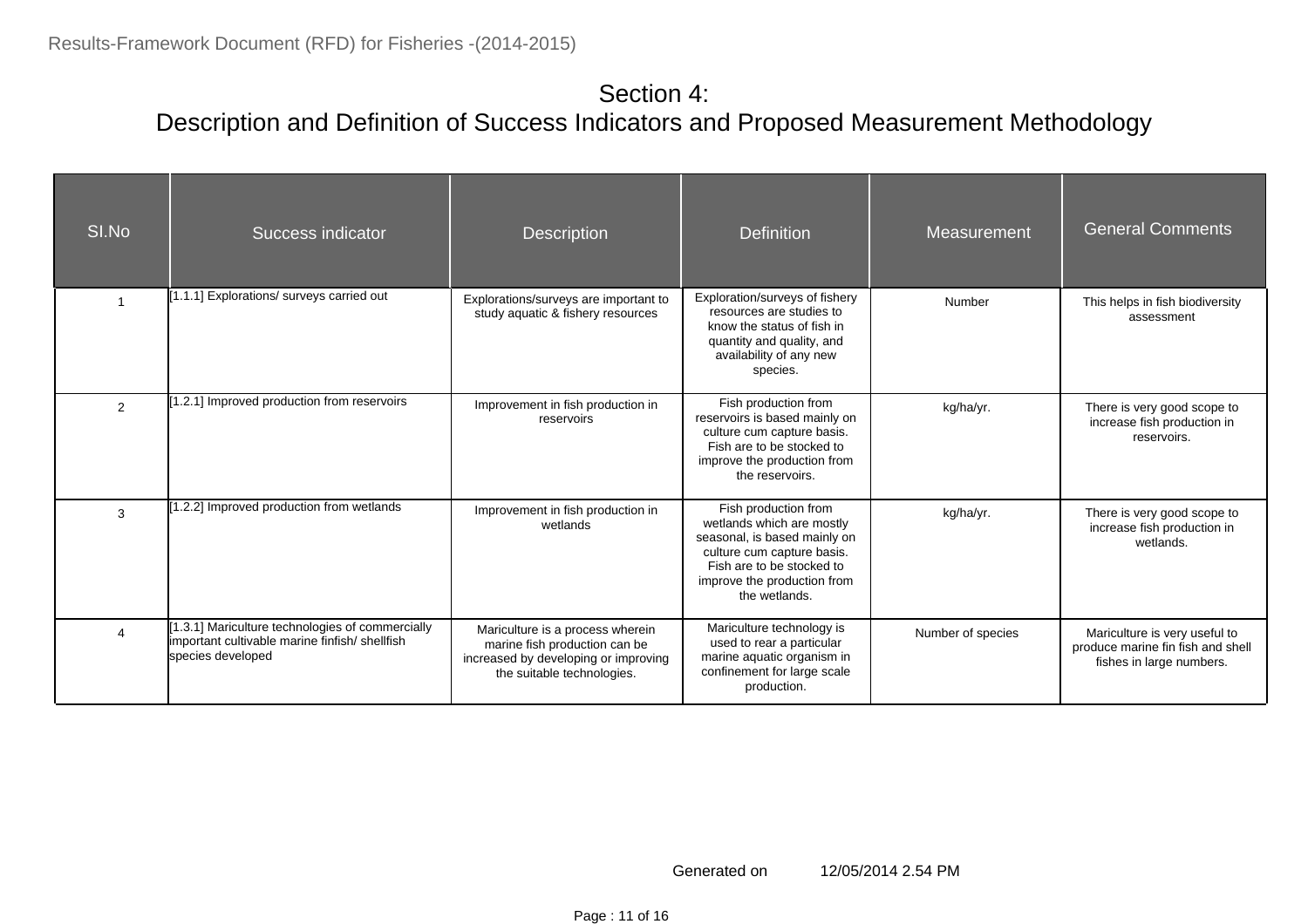| SI.No          | Success indicator                                                                                      | <b>Description</b>                                                                                              | <b>Definition</b>                                                                                                                           | Measurement | <b>General Comments</b>                                                                                              |
|----------------|--------------------------------------------------------------------------------------------------------|-----------------------------------------------------------------------------------------------------------------|---------------------------------------------------------------------------------------------------------------------------------------------|-------------|----------------------------------------------------------------------------------------------------------------------|
| 5              | [1.4.1] Fish biodiversity database updated, species<br>ladded                                          | Fish biodiversity database updating is<br>regular process wherein new species<br>as and when found, are added.  | Fish biodiversity database<br>provide very useful<br>information about the<br>availability of species.                                      | Number      | This helps in species selection for<br>aquaculture.                                                                  |
| 6              | 1.4.2] Molecular DNA markers for species<br>identification developed                                   | Molecular DNA markers are used for<br>confirming species validation.                                            | Molecular marker is a<br>fragment of DNA that is<br>associated with a certain<br>location within the genome.                                | Number      | Very useful in species and their<br>products validation                                                              |
| $\overline{7}$ | [2.1.1] Broodstock and seed production<br>technologies for finfish/shellfish species developed         | Good quality brood fish and<br>technology for the seed production of<br>finfish/shellfish species are developed | Broodstock are mature one<br>ready for spawning and fish<br>seed are produced in the<br>form of fish fry or fingerlings                     | Number      | They are essential to include new<br>species for production and<br>improve the productivity of the<br>existing ones. |
| 8              | [2.2.1] Efficient and cost-effective feed for different<br>life stages of finfish/shellfish formulated | Development of new feed<br>formulations from locally available<br>ingredients                                   | Incorporation of new feed<br>ingredients in on-farm fish<br>feed and its suitable<br>strategies                                             | Number      | Efficient and low cost feed<br>formulation and feeding strategies<br>are useful to enhance farm<br>income            |
| 9              | [2.3.1] Value added and ready to eat products<br>developed                                             | Different products including ready to<br>eat ones from different fish species<br>are prepared                   | Value added products are<br>prepared from either part or<br>entire body of the organisms<br>which may include ready to<br>eat products too. | Number      | These products add value to the<br>fish produced and available for<br>ready consumption.                             |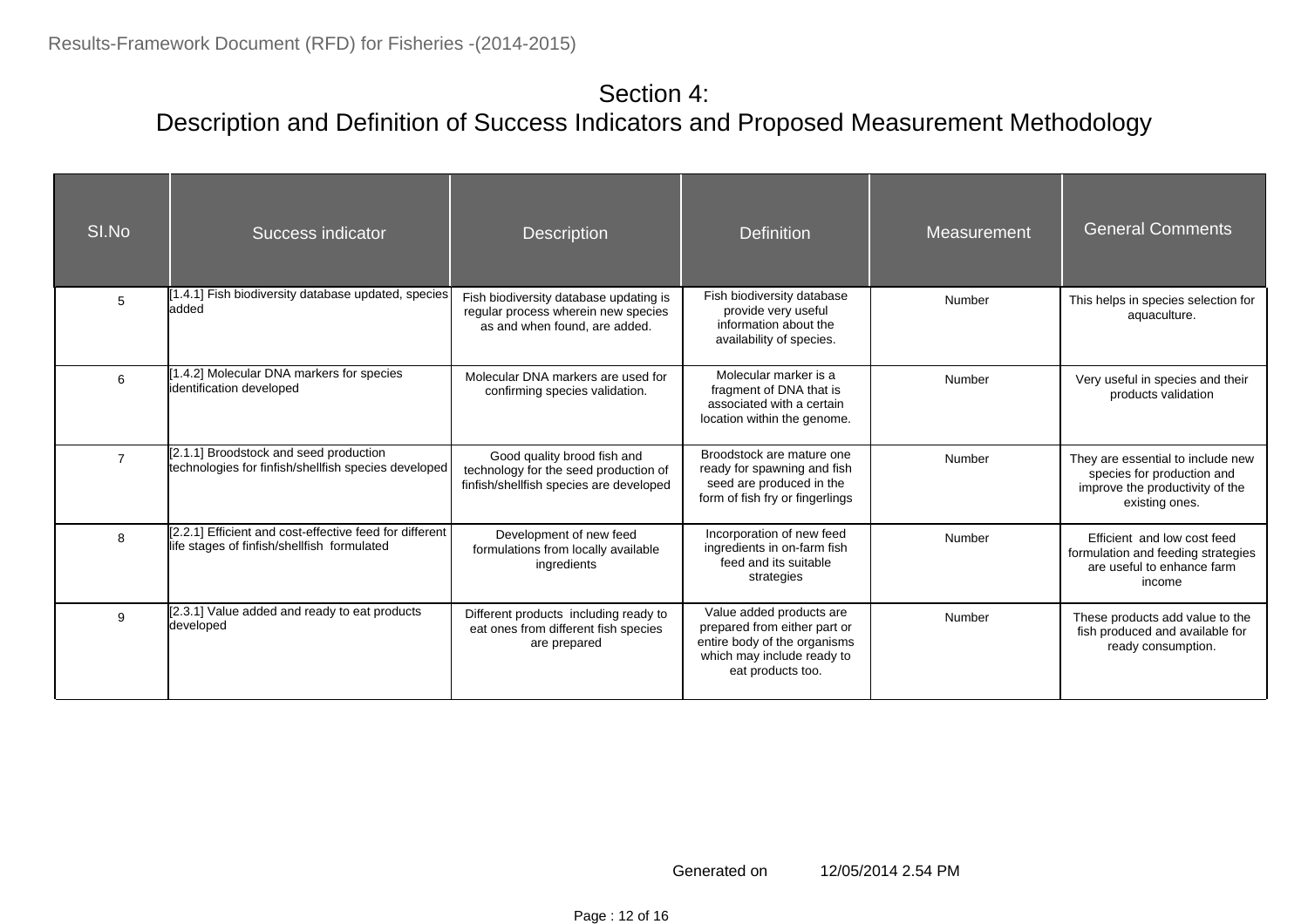| SI.No | Success indicator                                              | <b>Description</b>                                                                                                                                                                    | <b>Definition</b>                                                                                                                                                                                 | Measurement               | <b>General Comments</b>                                                                                                                                     |
|-------|----------------------------------------------------------------|---------------------------------------------------------------------------------------------------------------------------------------------------------------------------------------|---------------------------------------------------------------------------------------------------------------------------------------------------------------------------------------------------|---------------------------|-------------------------------------------------------------------------------------------------------------------------------------------------------------|
| 10    | [3.1.1] Process and products commercialized                    | Various process for producing fish<br>and fish related products are<br>commercialized for large scale<br>production.                                                                  | Process are methodologies<br>involved in fish resource<br>assessments, fish<br>production, biodiversity<br>updation and fish and fishery<br>related product development.                          | Number                    | These are aimed for transfer of<br>useful technologies to the users<br>and stake holders.                                                                   |
| 11    | [3.2.1] PG/Doctoral programmes conducted                       | These are related to Fisheries<br>Education                                                                                                                                           | These are Masters and Ph.D.<br>programs in various<br>disciplines of fish and<br>fisheries.                                                                                                       | Number                    | These programs are being<br>conducted at CIFE, Mumbai                                                                                                       |
| 12    | [3.2.2] Training and skill upgradation programmes<br>conducted | Activities related to knowledge and<br>skill improvement/upgradation for the<br>benefit of entrepreneurs, fishers &<br>fish farmers, women self-help groups<br>and other stakeholders | This activity would facilitate<br>developing trained manpower<br>in all the aspects of fisheries.<br>aquaculture, harvest and<br>post-harvest technologies<br>and other related subject<br>areas. | <b>Number of Trainees</b> | Human Resource Development to<br>support the sector.                                                                                                        |
| 13    | [3.3.1] Consultancy services undertaken                        | The Consultancy Services are<br>extended to public as well as private<br>agencies in various disciplines of<br>fisheries.                                                             | Consultancy services provide<br>expert advice in areas of<br>interest.                                                                                                                            | Number                    | This helps in guidance for<br>management of resources,<br>creation of infrastructures, product<br>development & in finding solution<br>to various problems. |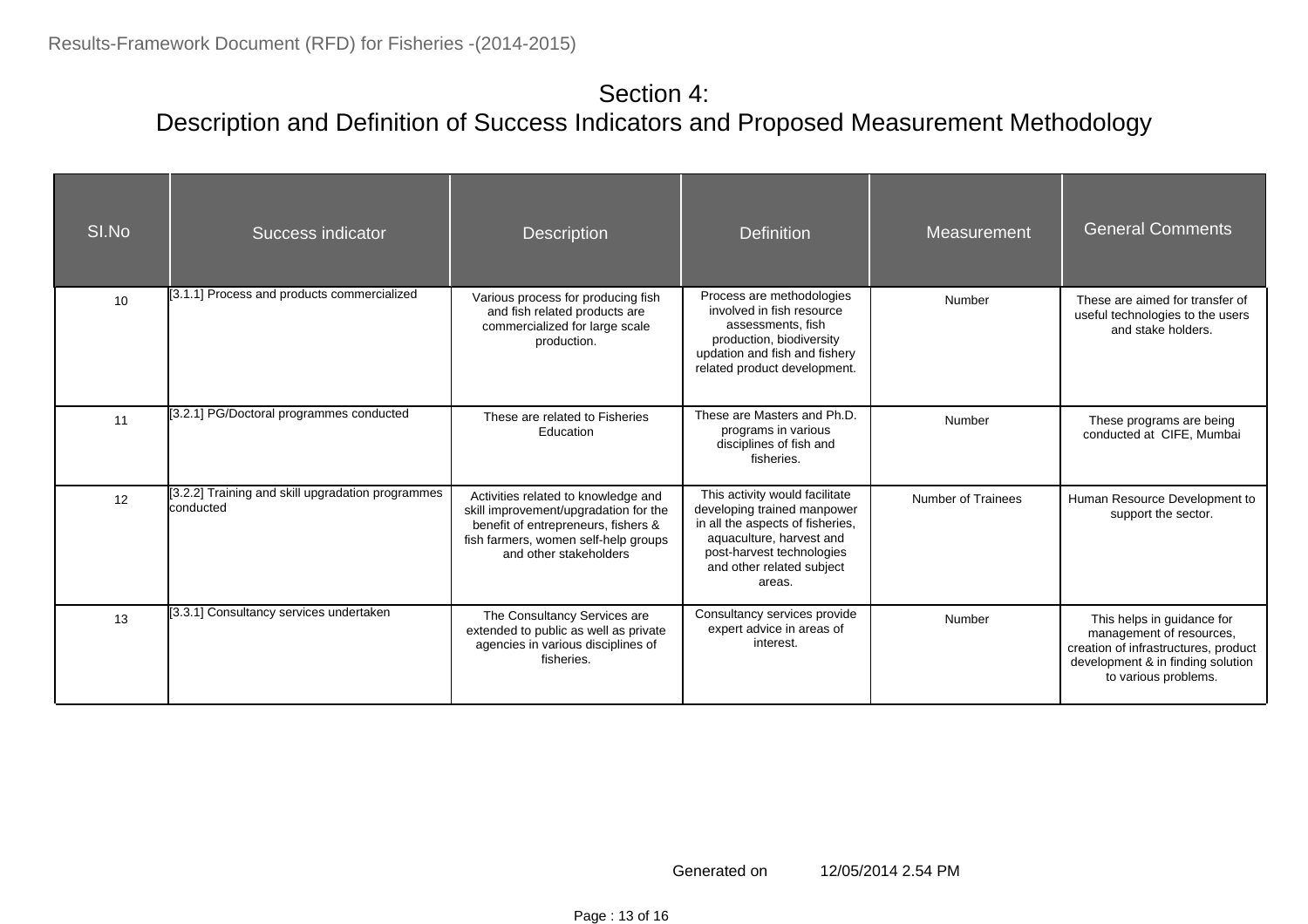| SI.No | Success indicator | Description | Definition | Measurement | <b>General Comments</b> |
|-------|-------------------|-------------|------------|-------------|-------------------------|
|-------|-------------------|-------------|------------|-------------|-------------------------|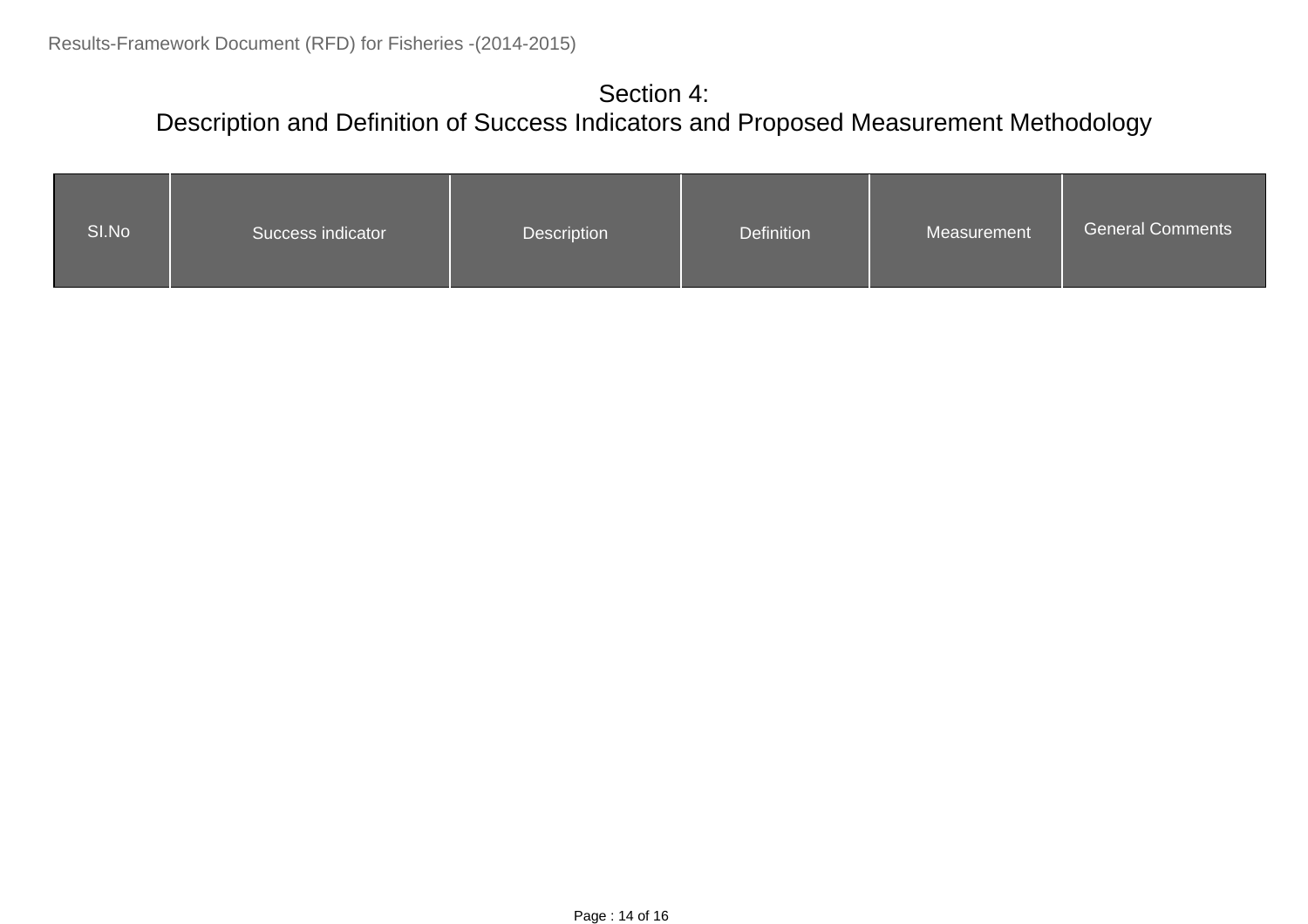### Section 5 : Specific Performance Requirements from other Departments

| Location<br><b>Type</b> | <b>State</b> | <b>Organisation Type</b> | <b>Organisation Name</b>                                            | <b>Relevant Success</b><br>Indicator                                                                    | What is your<br>requirement from<br>this organisation                  | Justification for this<br>requirement                                                                                 | Please quantify your<br>requirement from<br>this Organisation | What happens if<br>your requirement is<br>not met.    |
|-------------------------|--------------|--------------------------|---------------------------------------------------------------------|---------------------------------------------------------------------------------------------------------|------------------------------------------------------------------------|-----------------------------------------------------------------------------------------------------------------------|---------------------------------------------------------------|-------------------------------------------------------|
| Central<br>Government   |              | Departments              | <b>All Department/Ministry</b>                                      | [1.4.2] Molecular DNA<br>markers for species<br>identification developed                                | Support for funding                                                    | Funds are required for<br>developing molecular tools                                                                  | Funding will depend on the<br>nature of the projects          | Shall be managed from<br><b>ICAR</b> funds            |
|                         |              |                          | Department of Animal<br>Husbandry, Dairying and<br><b>Fisheries</b> | [1.1.1] Explorations/<br>surveys carried out                                                            | Support for funding                                                    | Funds are required for fishery<br>resource assessment and<br>species and system<br>diversification in fish production | unding will depend on the<br>nature of the projects           | Shall be managed from<br><b>ICAR</b> funds            |
|                         |              |                          |                                                                     | [2.1.1] Broodstock and<br>seed production<br>technologies for<br>finfish/shellfish species<br>developed | Support for funding                                                    | Funds are required for fishery<br>resource assessment and<br>species and system<br>diversification in fish production | Funding will depend on the<br>nature of the projects          | Shall be managed from<br><b>ICAR</b> funds            |
|                         |              | Ministry                 | M/o Environment & Forests                                           | $[1.2.1]$ Improved<br>production from<br>reservoirs                                                     | Permission to conduct<br>research in water<br>bodies under its control | To increase fish production,<br>access to these water bodies is<br>required                                           | As per availability                                           | Rate of increase in fish<br>production will slow down |
|                         |              |                          |                                                                     | $[1.2.2]$ Improved<br>production from<br>wetlands                                                       | Permission to conduct<br>research in water<br>bodies under its control | To increase fish production,<br>access to these water bodies is<br>required                                           | As per availability                                           | Rate of increase in fish<br>production will slow down |